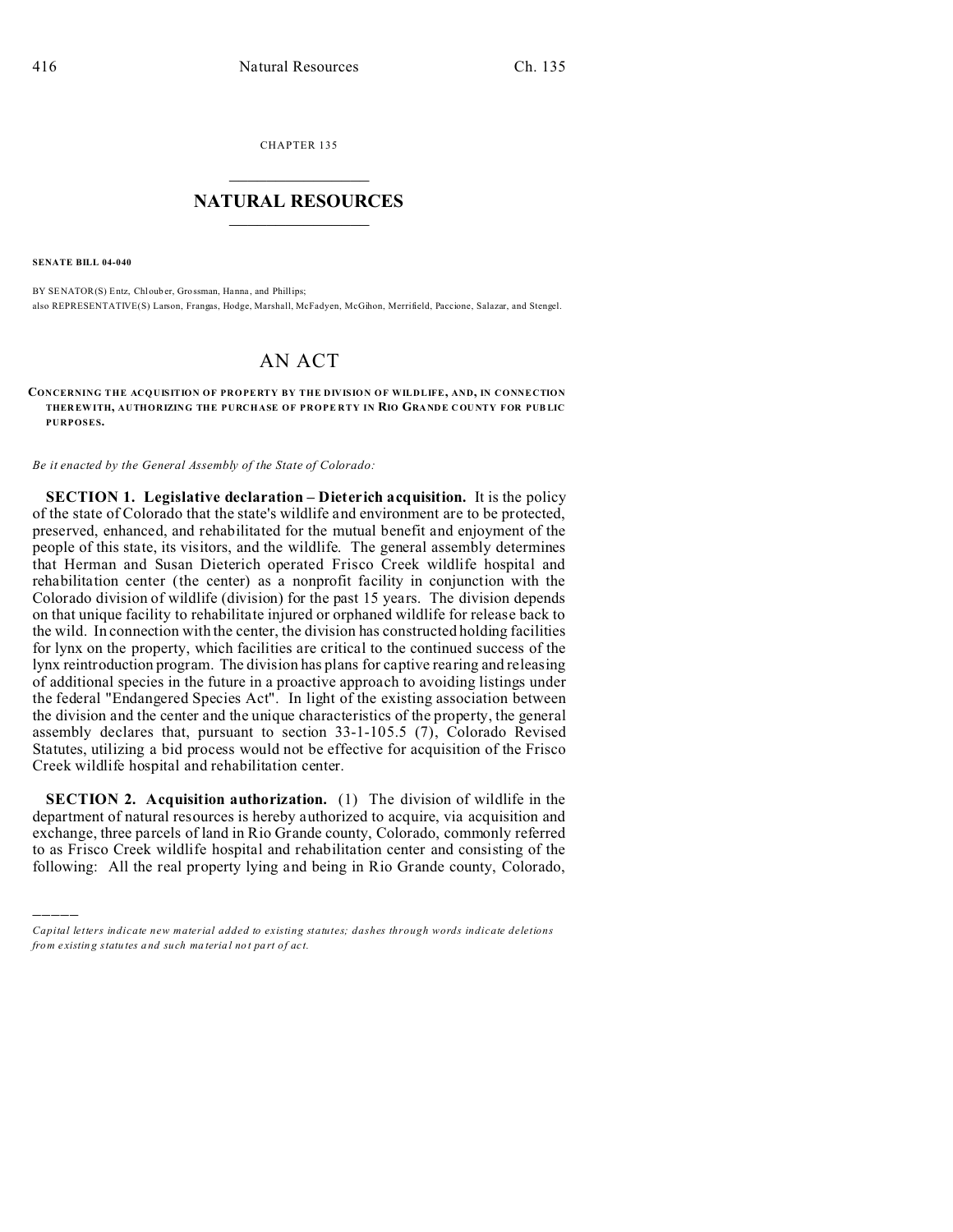more particularly described as follows: S1/2NE1/4 of Section 11, and S1/2NW1/4 of Section 12, all in Township 38 North, Range 5 East, of the New Mexico Principal Meridian, together with the improvements thereon and appurtenances thereto, and any and all water and water rights, if any, used in connection with said lands for the irrigation thereof; and a parcel of land in Segregated Tract 44, Township 38 North, Range 5 East, of the New Mexico Principal Meridian, Rio Grande county, Colorado, more particularly described as follows: Beginning at Angle Point No. 6 (AP6) of said Tract 44, as monumented by the pipe and cap set by the General Land Office (GLO), (from which the Northeast Corner of Section 1 bears N 20° 27' 42" E a distance of 7084.65 feet); Thence N 89° 22' 57" W along the south line of Tract 44 a distance of 2792.12 feet to AP5, a GLO pipe and cap; Thence N 89° 47' 20" W along the south line of Tract 44 a distance of 2646.40 feet to AP4, a GLO pipe and cap; Thence N 00  $\degree$  03' 28" E along the west line of Tract 44 a distance of 100.00 feet; Thence S 89° 47' 20" E a distance of 2647.02 feet; Thence S 89° 22' 57" E a distance of 2783.74 feet; Thence S  $37^{\degree}$  19' 59" E a distance of 126.82 feet to the True Point of Beginning, containing 12.40 acres, more or less; and Lots 1 and 2, San Francisco Creek Ranch, Amended Filing No.1 according to the plat thereof recorded September 19, 1996 in Map Drawer 11, Maps No. 45 and 46, Reception No. 348222 of the records in the Office of the Rio Grande County Clerk and Recorder subject to survey.

(2) The amount paid by the division of wildlife in the department of natural resources for the Frisco Creek wildlife hospital and rehabilitation center parcels shall be the contracted sale price, not to exceed one million two hundred thousand dollars (\$1,200,000), to be paid for with moneys previously authorized for this purpose by the state board of the great outdoors Colorado trust fund created in article XXVII, section 2 of the Colorado Constitution.

(3) The division of wildlife in the department of natural resources is further authorized to acquire such rights and improvements, water and water rights, coal and coal rights, minerals and mineral rights, sand, and gravel located on or appurtenant to either parcel that the division may choose to acquire.

**SECTION 3. Repeal.** 33-1-105 (1) (a) (II) and (3) (b), Colorado Revised Statutes, are repealed as follows:

**33-1-105. Powers of commission.** (1) The commission has power to:

(a) (II) This paragraph (a) is repealed, effective July 1,  $2005$ .

(3) (b) This subsection  $(3)$  is repealed, effective July 1, 2005.

**SECTION 4. Repeal.** 33-1-105.5 (10), Colorado Revised Statutes, is repealed as follows:

**33-1-105.5. Acquisition of property - procedure.** (10) This section is repealed, effective July 1, 2005.